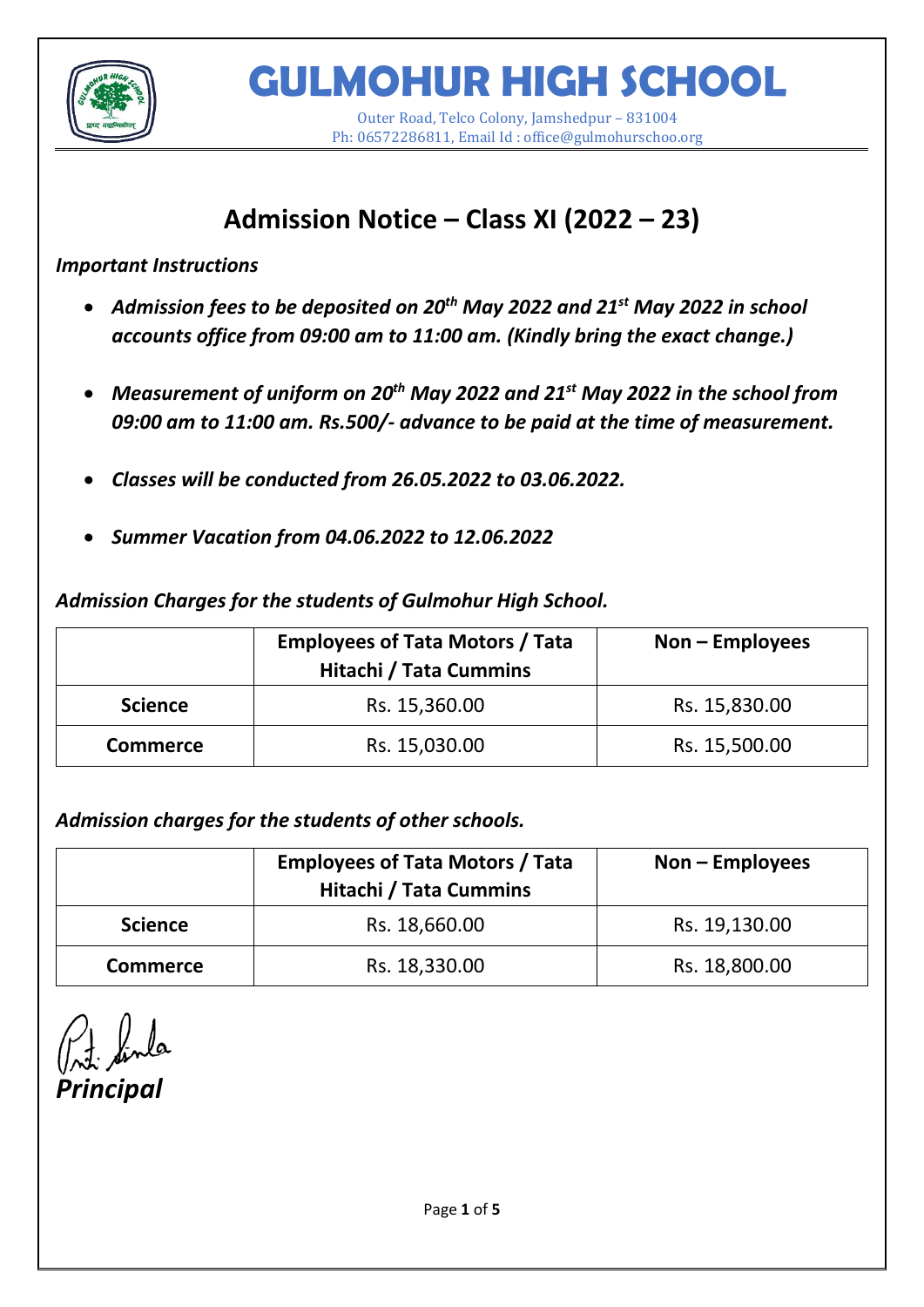## *CLASS XI ADMISSION LIST 2022 - 23*

#### **Class XI Science A**

| SL. NO         | REG. NO | <b>CLASS</b> | <b>NAME</b>               | <b>SUBJECT ALLOTTED</b> |
|----------------|---------|--------------|---------------------------|-------------------------|
| $\mathbf{1}$   | 1000    | XI SC        | ADITYA KUMAR              | <b>MATHS + BIOLOGY</b>  |
| $\overline{2}$ | 936     | XI SC        | AKANSHA SINGH             | MATHS + BIOLOGY         |
| $\overline{3}$ | 1093    | XI SC        | ANIMESH KUMAR             | <b>MATHS + BIOLOGY</b>  |
| 4              | 976     | XI SC        | ARPANA RAJ                | <b>MATHS + BIOLOGY</b>  |
| 5              | 1089    | XI SC        | <b>ASHPREET KAUR</b>      | MATHS + BIOLOGY         |
| 6              | 1035    | XI SC        | AADHA JHA                 | <b>MATHS + COMPUTER</b> |
| $\overline{7}$ | 935     | XI SC        | ABHAY KUMAR               | <b>MATHS + COMPUTER</b> |
| 8              | 967     | XI SC        | ADITYAA KUMARI            | <b>MATHS + COMPUTER</b> |
| 9              | 1057    | XI SC        | AJAYRAJ SINGH ATWAL       | <b>MATHS + COMPUTER</b> |
| 10             | 1037    | XI SC        | AKRITI PANDIT             | <b>MATHS + COMPUTER</b> |
| 11             | 1001    | XI SC        | AMAN KUMAR                | <b>MATHS + COMPUTER</b> |
| 12             | 896     | XI SC        | AMAR KUMAR                | <b>MATHS + COMPUTER</b> |
| 13             | 902     | XI SC        | ANKITA DAS                | <b>MATHS + COMPUTER</b> |
| 14             | 1025    | XI SC        | ANRAV SINHA               | <b>MATHS + COMPUTER</b> |
| 15             | 1055    | XI SC        | ANUBHAV KUMAR             | <b>MATHS + COMPUTER</b> |
| 16             | 1042    | XI SC        | <b>ASHMIT RANJAN</b>      | <b>MATHS + COMPUTER</b> |
| 17             | 1020    | XI SC        | AYUSH KUMAR               | <b>MATHS + COMPUTER</b> |
| 18             | 986     | XI SC        | <b>DABBURI DAKSH</b>      | <b>MATHS + COMPUTER</b> |
| 19             | 1103    | XI SC        | HARSH ANAND ANAND         | <b>MATHS + COMPUTER</b> |
| 20             | 934     | XI SC        | <b>JUHI DUBEY</b>         | <b>MATHS + COMPUTER</b> |
| 21             | 1029    | XI SC        | MAHI KUMARI               | <b>MATHS + COMPUTER</b> |
| 22             | 920     | XI SC        | <b>MANAS RANJAN SINKU</b> | <b>MATHS + COMPUTER</b> |
| 23             | 1072    | XI SC        | NIKHIL KUMAR              | <b>MATHS + COMPUTER</b> |
| 24             | 1004    | XI SC        | NIKHIL RAJ                | <b>MATHS + COMPUTER</b> |
| 25             | 878     | XI SC        | PAAVAN SWAROOP            | <b>MATHS + COMPUTER</b> |
| 26             | 898     | XI SC        | PARAMVEER SINGH           | MATHS + COMPUTER        |
| 27             | 1032    | XI SC        | PRAPTI SRIVASTAVA         | <b>MATHS + COMPUTER</b> |
| 28             | 1096    | XI SC        | PRASHANT KUMAR SINGH      | <b>MATHS + COMPUTER</b> |
| 29             | 968     | XI SC        | RISAV PRASAD              | <b>MATHS + COMPUTER</b> |
| 30             | 894     | XI SC        | <b>ROHIT KUMAR</b>        | <b>MATHS + COMPUTER</b> |
| 31             | 1074    | XI SC        | SANSKRITI KUMARI          | <b>MATHS + COMPUTER</b> |
| 32             | 914     | XI SC        | SHIVANI KUMARI            | <b>MATHS + COMPUTER</b> |
| 33             | 973     | XI SC        | SHREYA KUMARI             | <b>MATHS + COMPUTER</b> |
| 34             | 957     | XI SC        | SIDDHARTH DAS             | <b>MATHS + COMPUTER</b> |
| 35             | 966     | XI SC        | <b>SNEHA -- GHOSH</b>     | <b>MATHS + COMPUTER</b> |
| 36             | 1014    | XI SC        | SONALIKA SAHU             | <b>MATHS + COMPUTER</b> |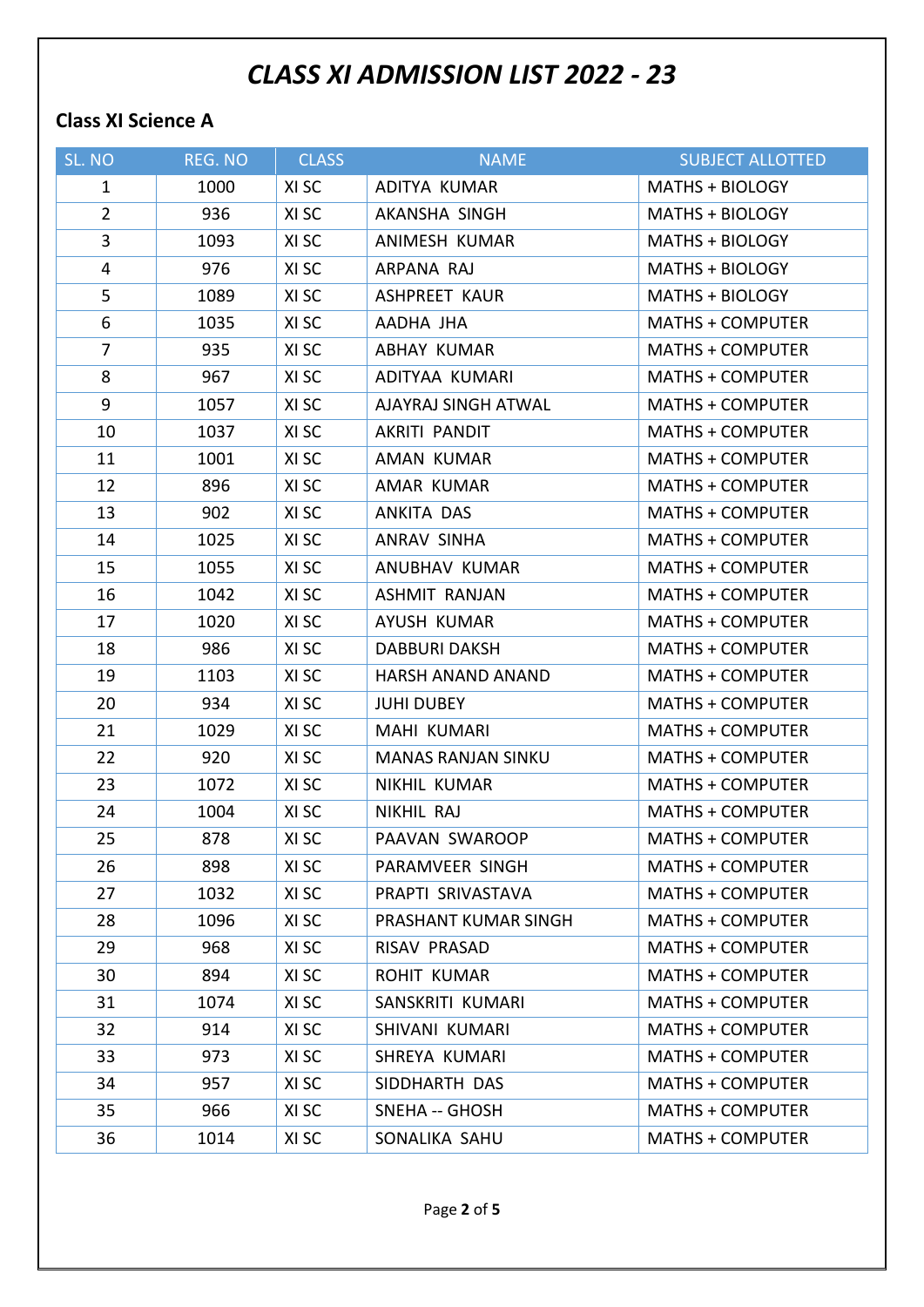| SL. NO | REG. NO | <b>CLASS</b> | <b>NAME</b>              | <b>SUBJECT ALLOTTED</b> |
|--------|---------|--------------|--------------------------|-------------------------|
| 37     | 1011    | XI SC        | SPARSH SHARMA            | <b>MATHS + COMPUTER</b> |
| 38     | 944     | XI SC        | SUBHASHREE DASH          | MATHS + COMPUTER        |
| 39     | 1019    | XI SC        | SWATI                    | MATHS + COMPUTER        |
| 40     | 947     | XI SC        | SWYAM RANJAN PANIGRAHI   | <b>MATHS + COMPUTER</b> |
| 41     | 916     | XI SC        | TAMANNA KUMARI           | <b>MATHS + COMPUTER</b> |
| 42     | 955     | XI SC        | TEJASWINI BHARDWAJ       | MATHS + COMPUTER        |
| 43     | 904     | XI SC        | UTKARSH KUMAR            | MATHS + COMPUTER        |
| 44     | 954     | XI SC        | <b>VAIBHAV KUMAR</b>     | MATHS + COMPUTER        |
| 45     | 880     | XI SC        | <b>VAIBHAV PARIKSHIT</b> | <b>MATHS + COMPUTER</b> |
| 46     | 1024    | XI SC        | VIGYATI KANTH            | <b>MATHS + COMPUTER</b> |

### **Class XI Science B**

| SL. NO         | REG. NO | <b>CLASS</b> | <b>NAME</b>              | <b>SUBJECT ALLOTTED</b> |
|----------------|---------|--------------|--------------------------|-------------------------|
| $\mathbf{1}$   | 950     | XI SC        | ANANYA JHA               | <b>BIOLOGY + HINDI</b>  |
| $\overline{2}$ | 995     | XI SC        | <b>DIVY SRISTI</b>       | <b>BIOLOGY + HINDI</b>  |
| 3              | 1028    | XI SC        | <b>K.RAJ SHREE</b>       | <b>BIOLOGY + HINDI</b>  |
| 4              | 870     | XI SC        | <b>KUMAR AARYAN</b>      | <b>BIOLOGY + HINDI</b>  |
| 5              | 892     | XI SC        | MAIRA HASAN              | BIOLOGY + HINDI         |
| 6              | 1027    | XI SC        | NEHA DAS                 | <b>BIOLOGY + HINDI</b>  |
| $\overline{7}$ | 943     | XI SC        | RAHUL ANAND              | <b>BIOLOGY + HINDI</b>  |
| 8              | 922     | XI SC        | RIMJHIM SHARMA           | <b>BIOLOGY + HINDI</b>  |
| 9              | 1021    | XI SC        | SANTAVI PRIYADARSHI      | <b>BIOLOGY + HINDI</b>  |
| 10             | 931     | XI SC        | SHATAKSHI MISHRA         | <b>BIOLOGY + HINDI</b>  |
| 11             | 1026    | XI SC        | SHRUTI KUMAR KUMARI      | <b>BIOLOGY + HINDI</b>  |
| 12             | 893     | XI SC        | ZOYA AMAN                | <b>BIOLOGY + HINDI</b>  |
| 13             | 874     | XI SC        | A DIVYA                  | MATHS + HINDI           |
| 14             | 985     | XI SC        | AAYUSH KUMAR DAS         | MATHS + HINDI           |
| 15             | 927     | XI SC        | ABHIRAJ SRIVASTAVA       | MATHS + HINDI           |
| 16             | 1023    | XI SC        | ADARSH SHYAM SHUKLA      | MATHS + HINDI           |
| 17             | 897     | XI SC        | ADITYA GUPTA             | MATHS + HINDI           |
| 18             | 989     | XI SC        | ADITYA RANJAN            | MATHS + HINDI           |
| 19             | 975     | XI SC        | AKSHAT SHARMA            | MATHS + HINDI           |
| 20             | 987     | XI SC        | ANISH RAJ                | MATHS + HINDI           |
| 21             | 1065    | XI SC        | AYUSH KASHYAP            | MATHS + HINDI           |
| 22             | 960     | XI SC        | <b>B PARSHURAM</b>       | MATHS + HINDI           |
| 23             | 956     | XI SC        | <b>HARSH KUMAR SINGH</b> | MATHS + HINDI           |
| 24             | 1007    | XI SC        | HARSHDEEP SINGH          | MATHS + HINDI           |
| 25             | 908     | XI SC        | <b>HARSITA</b>           | MATHS + HINDI           |
| 26             | 1075    | XI SC        | <b>HEMANT RAJ</b>        | MATHS + HINDI           |
| 27             | 891     | XI SC        | <b>KHUSHI</b>            | MATHS + HINDI           |
| 28             | 895     | XI SC        | MAHE SWATA PANDA         | MATHS + HINDI           |
| 29             | 868     | XI SC        | MEHUL SINGH              | MATHS + HINDI           |
| 30             | 887     | XI SC        | PRATYUSH SAHOO           | MATHS + HINDI           |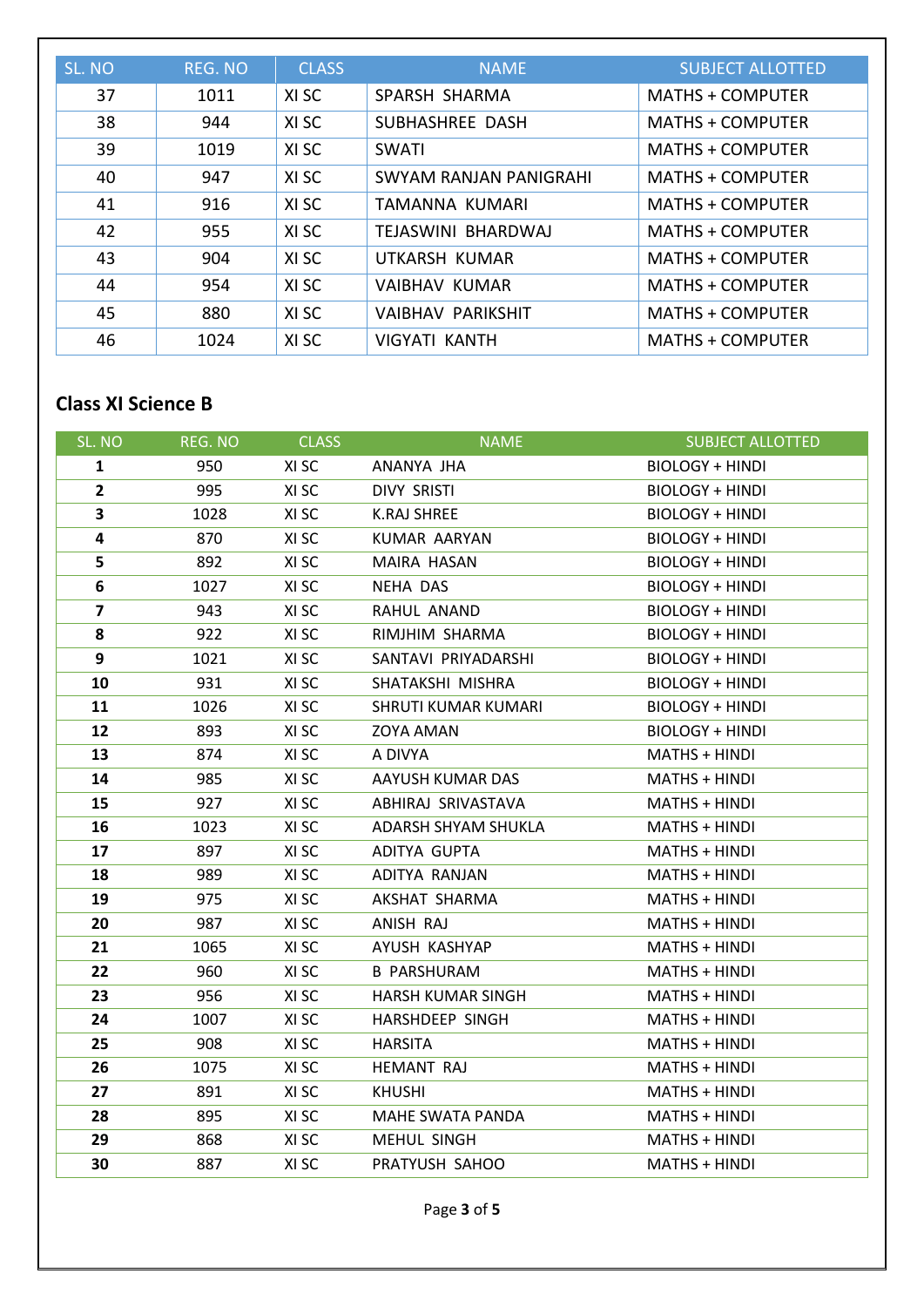| 31 | 1087 | XI SC | <b>PRINCE KUMAR</b> | MATHS + HINDI        |
|----|------|-------|---------------------|----------------------|
| 32 | 974  | XI SC | PRIYANKA PAUL       | <b>MATHS + HINDI</b> |
| 33 | 963  | XI SC | PRIYANSHU KUMAR     | MATHS + HINDI        |
| 34 | 1091 | XI SC | ROHIT RAJ           | MATHS + HINDI        |
| 35 | 888  | XI SC | ROSHAN KUMAR        | MATHS + HINDI        |
| 36 | 1054 | XI SC | SATYAM KUMAR SINGH  | MATHS + HINDI        |
| 37 | 964  | XI SC | SHIVAM SRIVASTAVA   | MATHS + HINDI        |
| 38 | 1101 | XI SC | SHREYANSH JHA       | MATHS + HINDI        |
| 39 | 1058 | XI SC | SHRISHTI JHA        | MATHS + HINDI        |
| 40 | 1088 | XI SC | SOURAV KUMAR SINGH  | MATHS + HINDI        |
| 41 | 982  | XI SC | <b>SUDIKSHA</b>     | MATHS + HINDI        |
| 42 | 926  | XI SC | SUJAL KUMAR         | MATHS + HINDI        |
| 43 | 901  | XI SC | YOGESH KUMAR        | MATHS + HINDI        |

#### **Class XI Commerce**

| SL. NO         | REG. NO | <b>CLASS</b> | <b>NAME</b>                | <b>SUBJECT ALLOTTED</b>    |
|----------------|---------|--------------|----------------------------|----------------------------|
| $\mathbf{1}$   | 932     | XI COM       | <b>ABHAS CHANDRA MAITY</b> | <b>COMMERCE WITH HINDI</b> |
| $\overline{2}$ | 1067    | XI COM       | <b>AYUSH KUMAR</b>         | <b>COMMERCE WITH HINDI</b> |
| 3              | 1018    | XI COM       | <b>BHABYA JHA</b>          | <b>COMMERCE WITH HINDI</b> |
| $\overline{4}$ | 978     | XI COM       | K. RAJSHREE                | <b>COMMERCE WITH HINDI</b> |
| 5              | 1071    | XI COM       | K BHAWNA RAO               | <b>COMMERCE WITH HINDI</b> |
| 6              | 991     | XI COM       | LAVANYA MOHANTY            | <b>COMMERCE WITH HINDI</b> |
| $\overline{7}$ | 1052    | XI COM       | <b>MAYANK KUMAR SINGH</b>  | <b>COMMERCE WITH HINDI</b> |
| 8              | 958     | XI COM       | <b>MD SOHAIB KHAN</b>      | <b>COMMERCE WITH HINDI</b> |
| 9              | 928     | XI COM       | MONISHA MONDAL             | <b>COMMERCE WITH HINDI</b> |
| 10             | 1051    | XI COM       | PALAK DADYALA              | <b>COMMERCE WITH HINDI</b> |
| 11             | 1034    | XI COM       | RIDAM KAUR                 | <b>COMMERCE WITH HINDI</b> |
| 12             | 1079    | XI COM       | RISHI SRIVASTAVA           | <b>COMMERCE WITH HINDI</b> |
| 13             | 910     | XI COM       | RITIKA SINGH               | <b>COMMERCE WITH HINDI</b> |
| 14             | 1033    | XI COM       | ROSHANI KUMARI             | <b>COMMERCE WITH HINDI</b> |
| 15             | 1050    | XI COM       | SNEHA PARIYAR              | <b>COMMERCE WITH HINDI</b> |
| 16             | 1106    | XI COM       | SUJAL SRIVASTAVA           | <b>COMMERCE WITH HINDI</b> |
| 17             | 1006    | XI COM       | SWETA SINGH                | <b>COMMERCE WITH HINDI</b> |
| 18             | 1097    | XI COM       | AAYSHA SHARMA              | <b>COMMERCE WITH MATHS</b> |
| 19             | 1005    | XI COM       | <b>ABHIJIT DAS</b>         | <b>COMMERCE WITH MATHS</b> |
| 20             | 984     | XI COM       | AISHWARYA VERMA            | <b>COMMERCE WITH MATHS</b> |
| 21             | 882     | XI COM       | APARAJITA BHATTACHARYA     | <b>COMMERCE WITH MATHS</b> |
| 22             | 1069    | XI COM       | ARYAN RAJ SUMAN            | <b>COMMERCE WITH MATHS</b> |
| 23             | 877     | XI COM       | AWANESH KUMAR SRIVASTAVA   | <b>COMMERCE WITH MATHS</b> |
| 24             | 961     | XI COM       | AYUSH SAHU                 | <b>COMMERCE WITH MATHS</b> |
| 25             | 1086    | XI COM       | AYUSH KUMAR MISHRA         | <b>COMMERCE WITH MATHS</b> |
| 26             | 952     | XI COM       | <b>DEBOSHREE GUHA</b>      | <b>COMMERCE WITH MATHS</b> |
| 27             | 900     | XI COM       | <b>DHRUVA GHOSH</b>        | <b>COMMERCE WITH MATHS</b> |
| 28             | 951     | XI COM       | <b>G GIRIDHARAN</b>        | <b>COMMERCE WITH MATHS</b> |